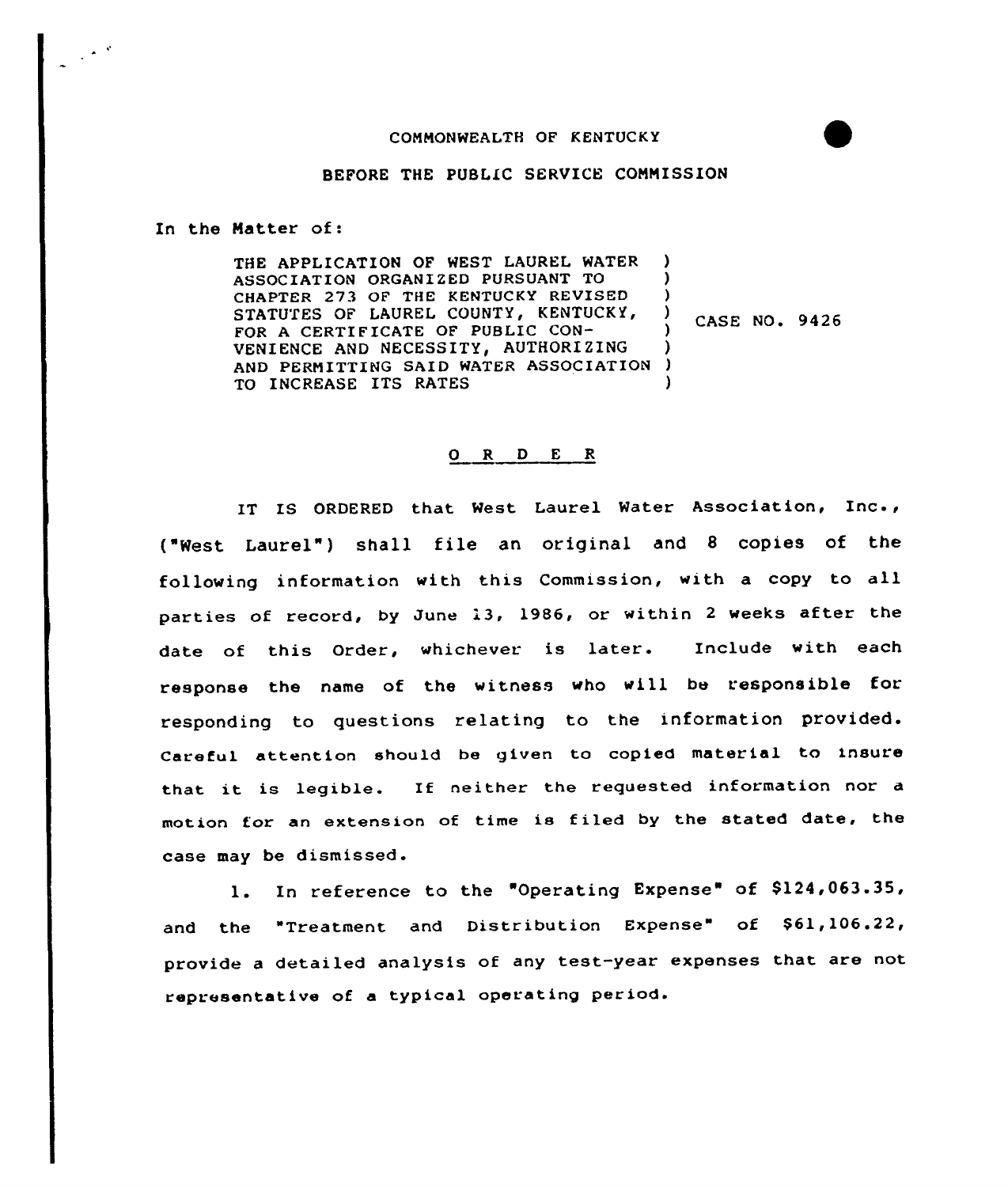2. In numerous past cases, the Commission has disallowed depreciation of facilities provided through Contributions in Aid of Construction for rate-making purposes. Provide any evidence deemed necessary as to why this rate-making practice should not be applied in this case.

3. Provide a detailed explanation of "Other Income-Interest" of \$11,672.65. Include in your discussion the amount of investment, type of investment, length of investment, return on investment and where invested.

4. Provide a schedule of the principal, interest and reserve requirements of the \$ 500,000 FmHA loan for the financing of the proposed project.

5. Provide <sup>a</sup> copy of Form FmHA 442-46 — "Letter of Intent to Neet Conditions" in connection with the proposed financing.

6. Provide a discussion of the steps taken by West Laurel to reduce the \$33,700.79 expense for maintenance of mains.

7. Please explain why the totals on the 12 Nonth Financial Statement, July 1984 — June 1985, Exhibit B, differ from the Operating Revenue Per Book, Exhibit D, and the monthly Billing Analysis'

 $-2-$